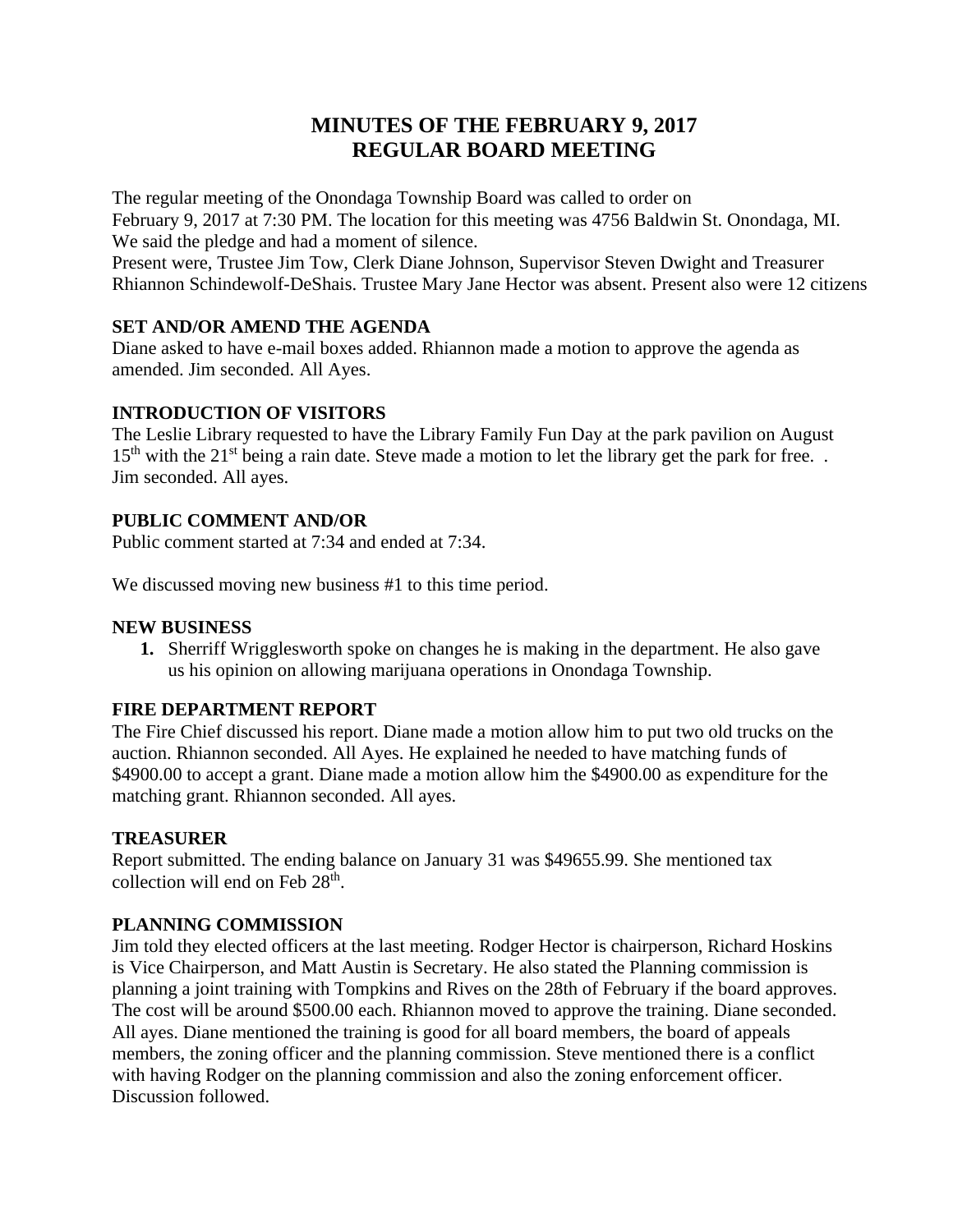## **CLERK**

Diane told of getting W2s out. She stated if anyone has not received them to get with her. Some have already been replaced. She has signed contract with all three counties' school districts. She also attended a clerks meeting which discussed the new election equipment. She also mentioned we were offline for several days and the assessor called Jay to fix it, which Jay waited until the next day to fix the problem when Steve was here. The computers did not work again this week and Jay was out to get them going again. At that time he discussed all the computers will need refurbished and we need to decide who will have e-mail boxes. Diane had the custodian contact Travis Whipple to do some repair work. Diane Ok'd his price. She also gave all board members information on a public meeting about the Grand River Trail. She asked the board if they wanted her to advertise for lawn mowing. They agreed.

#### **ZONING ENFORCMENT**

Report submitted.

## **PARKS**

Rhiannon told that the park committee will be meeting starting in April. She told us the DNR grant was denied. She will be resubmitting the application to apply for the Grant again this year. Rhiannon thanked Jim Knighton for the donations and the volunteers he is getting to work for the park trails.

#### **SUPERVISOR**

Steve told the Board of Review will be meeting on March  $14<sup>th</sup>$  from 3-9 and the  $16<sup>th</sup>$  from 9-3. We discussed publishing. He discussed the master plan. He and the fire chief will attend a meeting on the pipelines. He will also be attending a meeting on the water trail and will be attending the ICCMTA meeting on the  $22<sup>nd</sup>$ .

#### **TRUSTEES**

None

#### **PETITIONS, ORDINANCES, RESOLUTIONS** None

# **APPROVAL OF MINUTES:**

Rhiannon made a motion to approve the minutes from the last meeting as presented. Steve seconded mentioning this was the regular meeting. Three Ayes. No Nays. Rhiannon made a motion to approve the minutes of the Masterplan meeting as presented. Steve seconded. Three Ayes, No Nays.

#### **APPROVAL OF BILLS**

Steve made a motion to approve the bills. Rhiannon seconded. Three ayes, No nays.

#### **UNFINISHED BUSINESS;**

None.